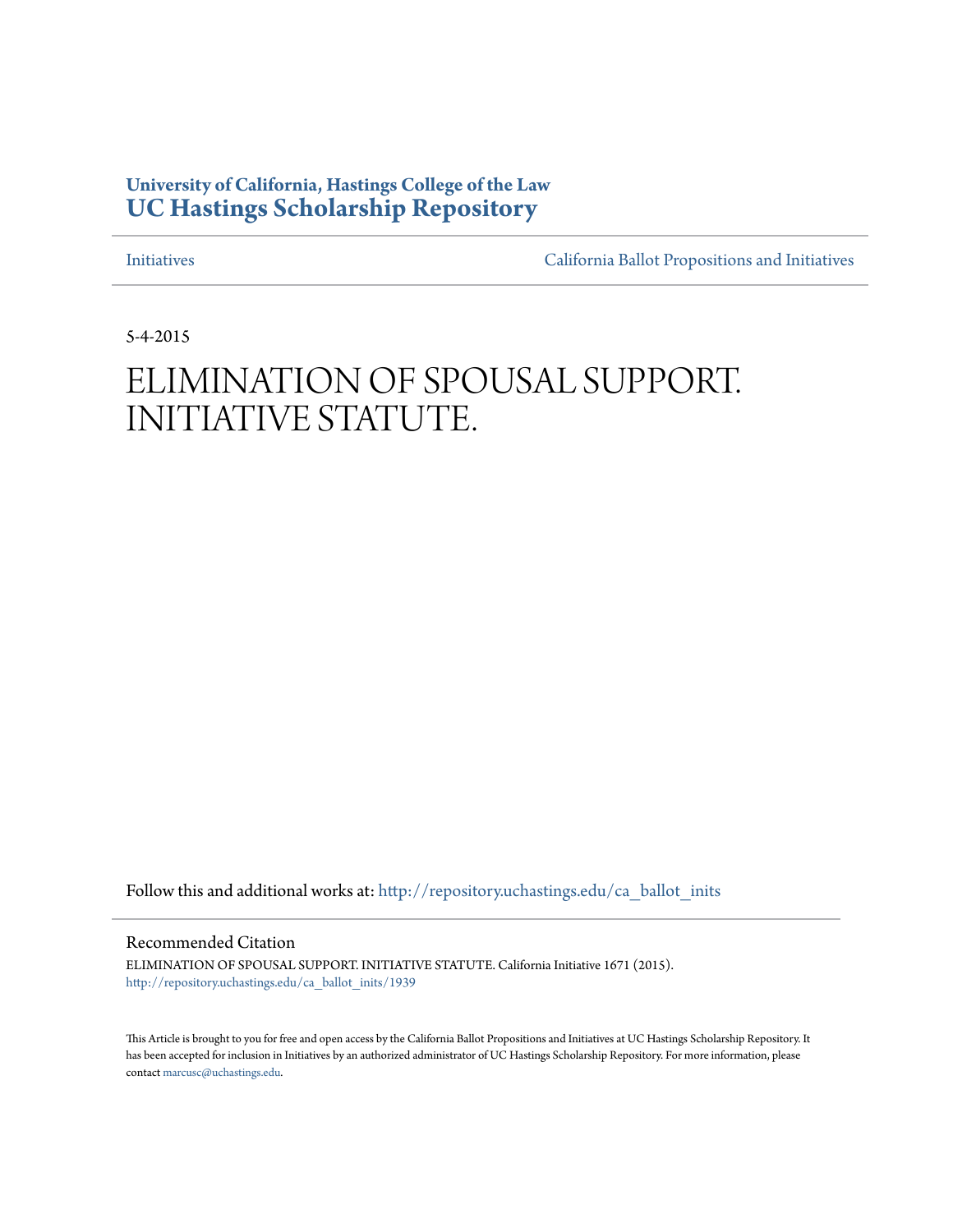February 24, 2015

CalAlimonyReform.org ATTN: Steve Clark 7071 Warner Avenue, Suite F385, Huntington Beach, CA 92647

**RECEIVEA FEB 2 6 2015** 

INITIATIVE COORDINATOR ATTORNEY GENERAL'S OFFICE

Office of the Attorney General ATTN: Initiative Coordinator P.O. Box 944255 Sacramento, CA 94244-2550

Dear Initiative Coordinator:

I am officially requesting that a circulating title and summary ofthe chief purpose and points of the proposed initiative measure be prepared.

I, Steve Clark, declare under penalty of perjury that I am a citizen of the United States, 18 years of age or older, and a resident of Orange county, California.

I, Steve Clark, acknowledge that it is a misdemeanor under state law (Section 18650 of the Elections Code) to knowingly or willfully allow the signatures on an initiative petition to be used for any purpose other than qualification of the proposed measure for the ballot. I certify that I will not knowingly or willfully allow the signatures for this initiative to be used for any purpose other than qualification of the measure for the ballot.

Steve Clark Dated this 24th day of February, 2015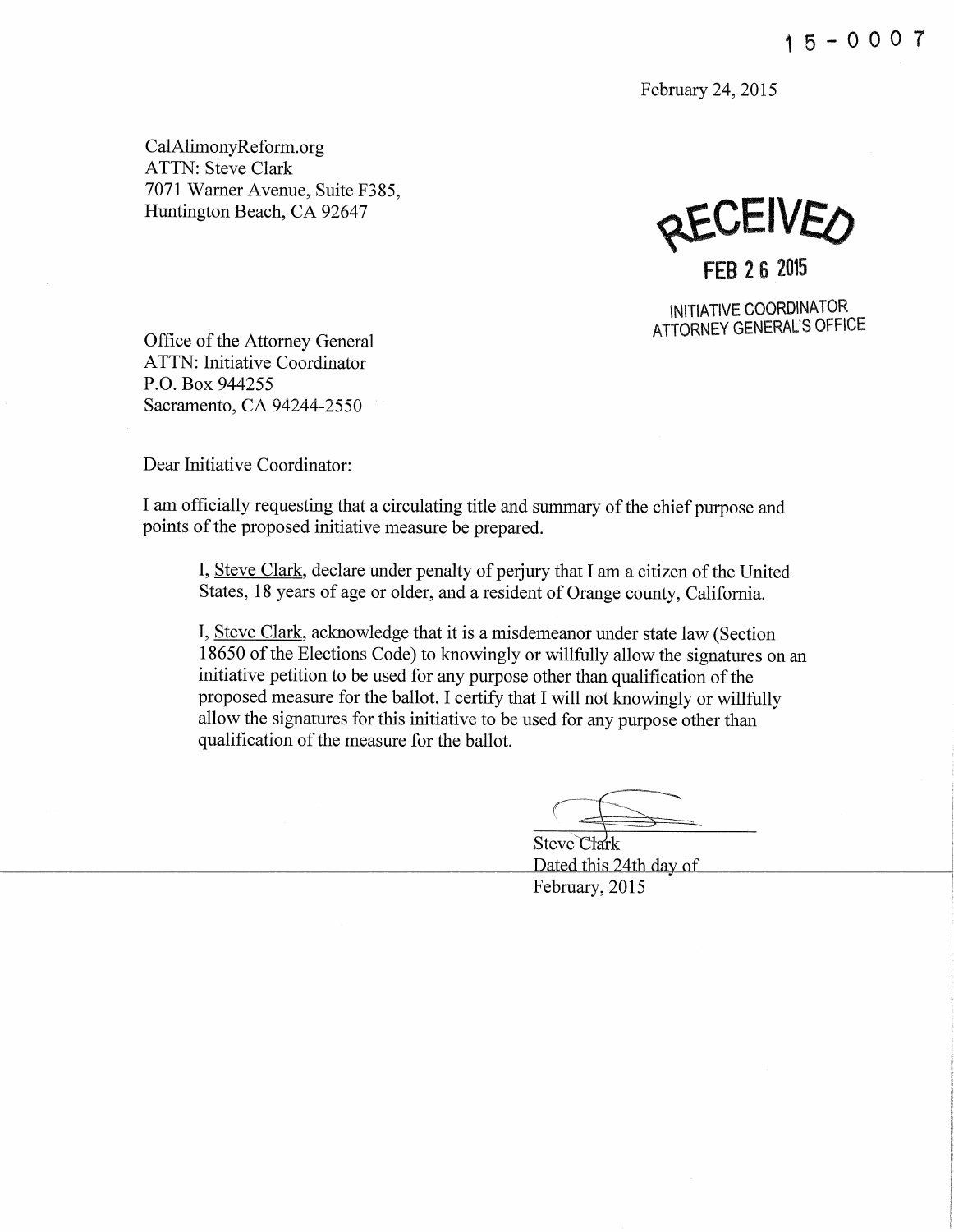12/30/14 10:49 AM RN 14 24243 PAGE 1

### 12-point Boldface INITIATIVE MEASURE TO BE SUBMITTED DIRECTLY TO THE VOTERS

**Type** 

The Attorney General of California has prepared the following circulating title and summary of the chief purpose and points of the proposed measure:

(Here set forth the unique numeric identifier provided by the Attorney General and circulating title and summary prepared by the Attorney General. Both the Attorney General's unique numeric identifier and the circulating title and summary must also be printed across the top of each page of the petition whereon signatures are to appear.)

# TO THE HONORABLE SECRETARY OF STATE OF CALIFORNIA Type: Roman Boldface not smaller than

12~point

We, the undersigned, registered, qualified voters of California, residents of County, hereby propose amendments to the Family Code, relating to spousal support, and petition the Secretary of State to submit the same to the voters of California for their adoption or rejection at the next succeeding general election or at any special statewide election held prior to that general election or as otherwise provided by law. The proposed statutory amendments read as follows:

SECTION 1. Section 2100 of the Family Code is amended to read: 2100. The Legislature finds and declares the following: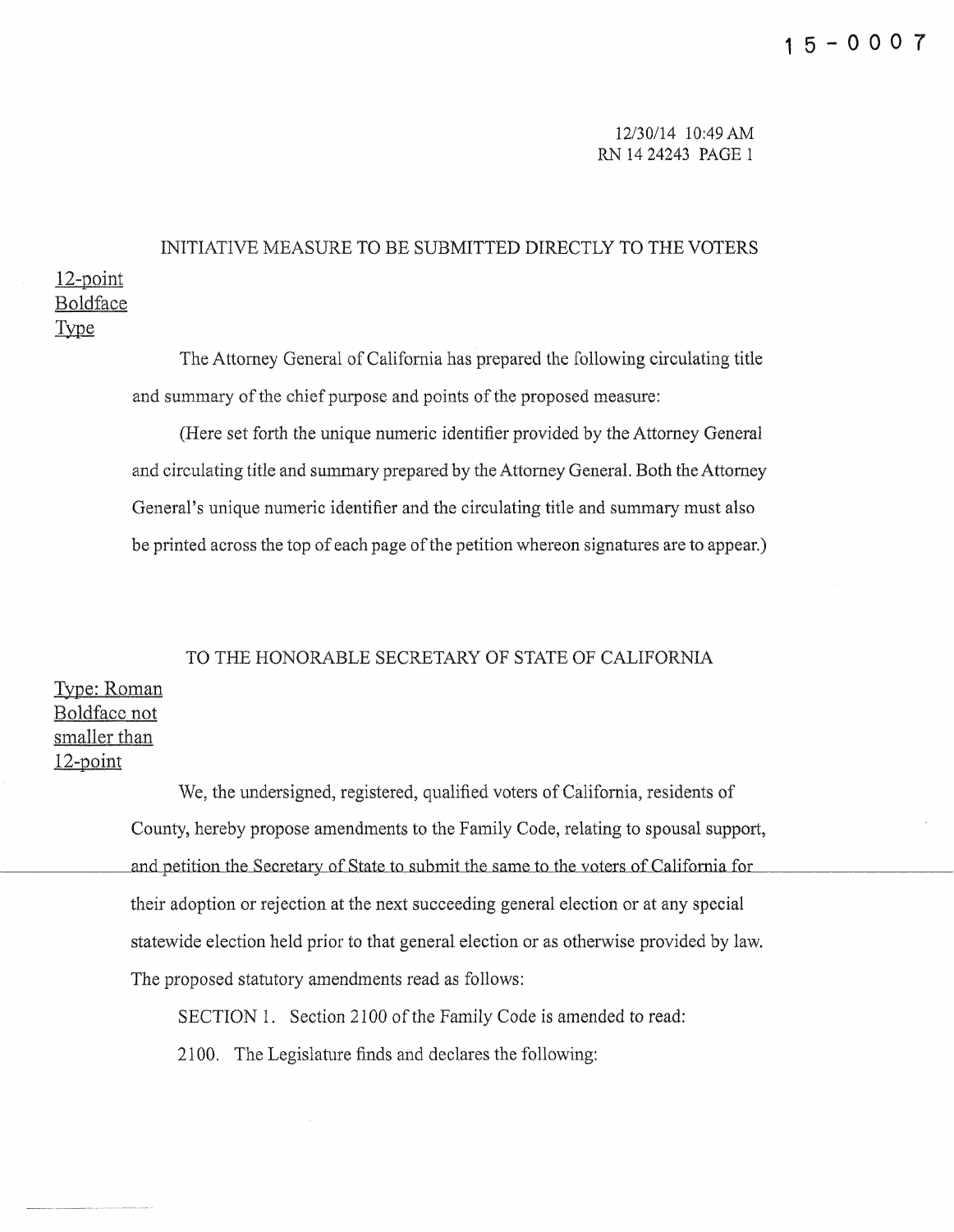(a) It is the policy of the State of California  $(1)$  to marshal, preserve, and protect community and quasi-community assets and liabilities that exist at the date of separation so as to avoid dissipation of the community estate before distribution, (2) to ensure fair and sufficient child-and-spousal support awards, and (3) to achieve a division of community and quasi-community assets and liabilities on the dissolution or nullity of marriage or legal separation of the parties as provided under California law.

(b) Sound public policy further favors the reduction of the adversarial nature of marital dissolution and the attendant costs by fostering full disclosure and cooperative discovery.

(c) In order to promote this public policy, a full and accurate disclosure of all assets and liabilities in which one or both parties have or may have an interest must be made in the early stages of a proceeding for dissolution of marriage or legal separation of the parties. regardless of the characterization as community or separate, together with a disclosure of all income and expenses of the parties. Moreover, each party has a continuing duty to immediately, fully, and accurately update and augment that disclosure to the extent there have been any material changes so that at the time the parties enter into an agreement for the resolution of any of these issues, or at the time of trial on these issues, each party will have a full and complete knowledge of the relevant underlying facts.

SEC. 2. Section 2120 of the Family Code is amended to read:

2120. The Legislature finds and declares the following:

(a) The State of California has a strong policy of ensuring the division of community and quasi-community property in the dissolution of a marriage as set forth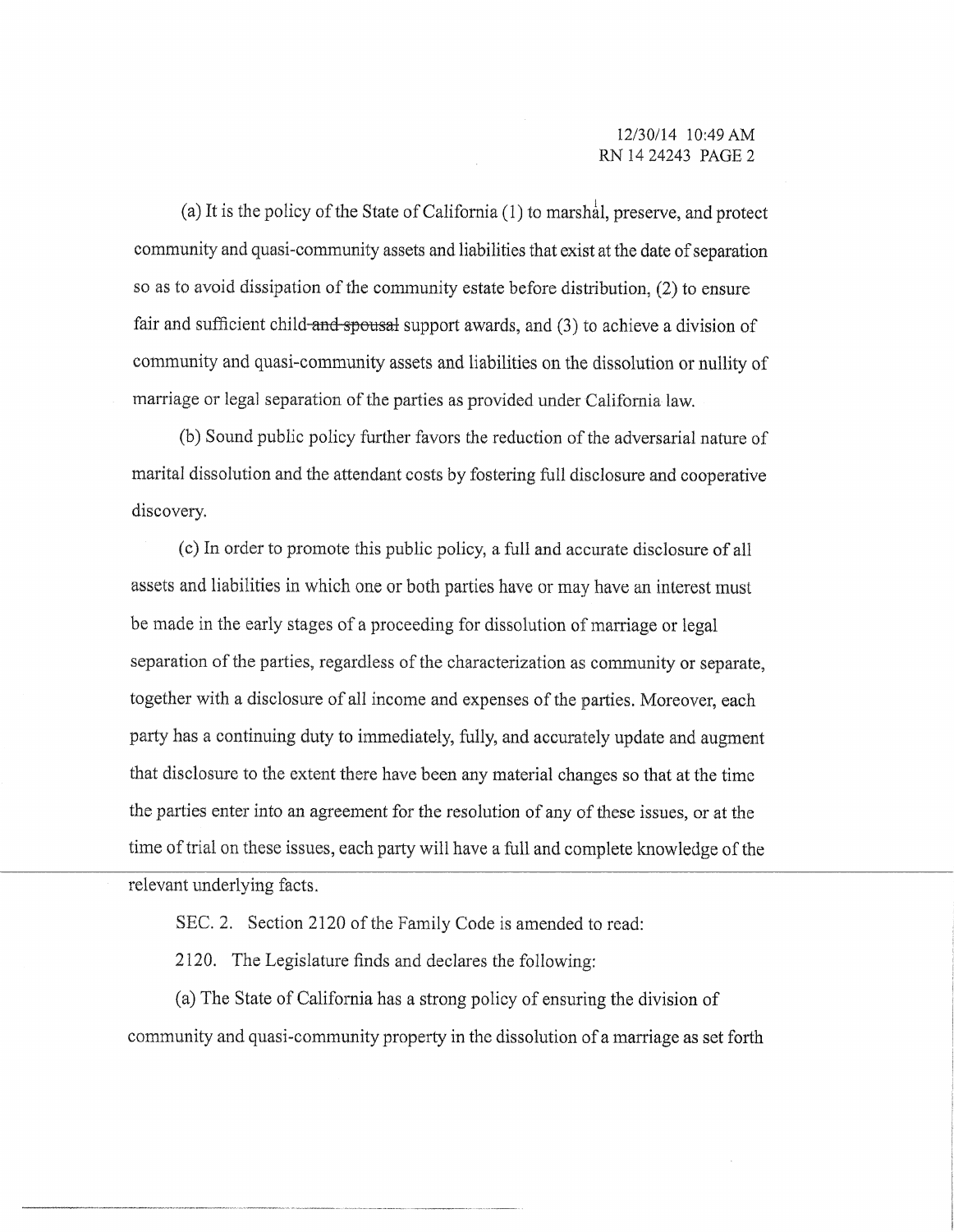in Division 7 (commencing with Section 2500), and of providing for fair and sufficient child and spousal support awards. These policy goals can only be implemented with full disclosure of community, quasi-community, and separate assets, liabilities, income, and expenses, as provided in Chapter 9 (commencing with Section 21 00), and decisions freely and knowingly made.

(b) It occasionally happens that the division of property or the award of support, whether made as a result of agreement or trial, is inequitable when made due to the nondisclosure or other misconduct of one of the parties.

(c) The public policy of assuring finality of judgments must be balanced against the public interest in ensuring proper division of marital property, in ensuring sufficient support awards, and in deterring misconduct.

(d) The law governing the circumstances under which a judgment can he set aside, after the time for relief under Section 473 of the Code of Civil Procedure has passed, has been the subject of considerable confusion which has led to increased litigation and unpredictable and inconsistent decisions at the trial and appellate levels.

SEC. 3. Part 3 (commencing with Section 4300) of Division 9 of the Family Code is repealed.

SEC. 4. Part 3 (commencing with Section 4300) is added to Division 9 of the Family Code, to read:

--------------------------------------------- -----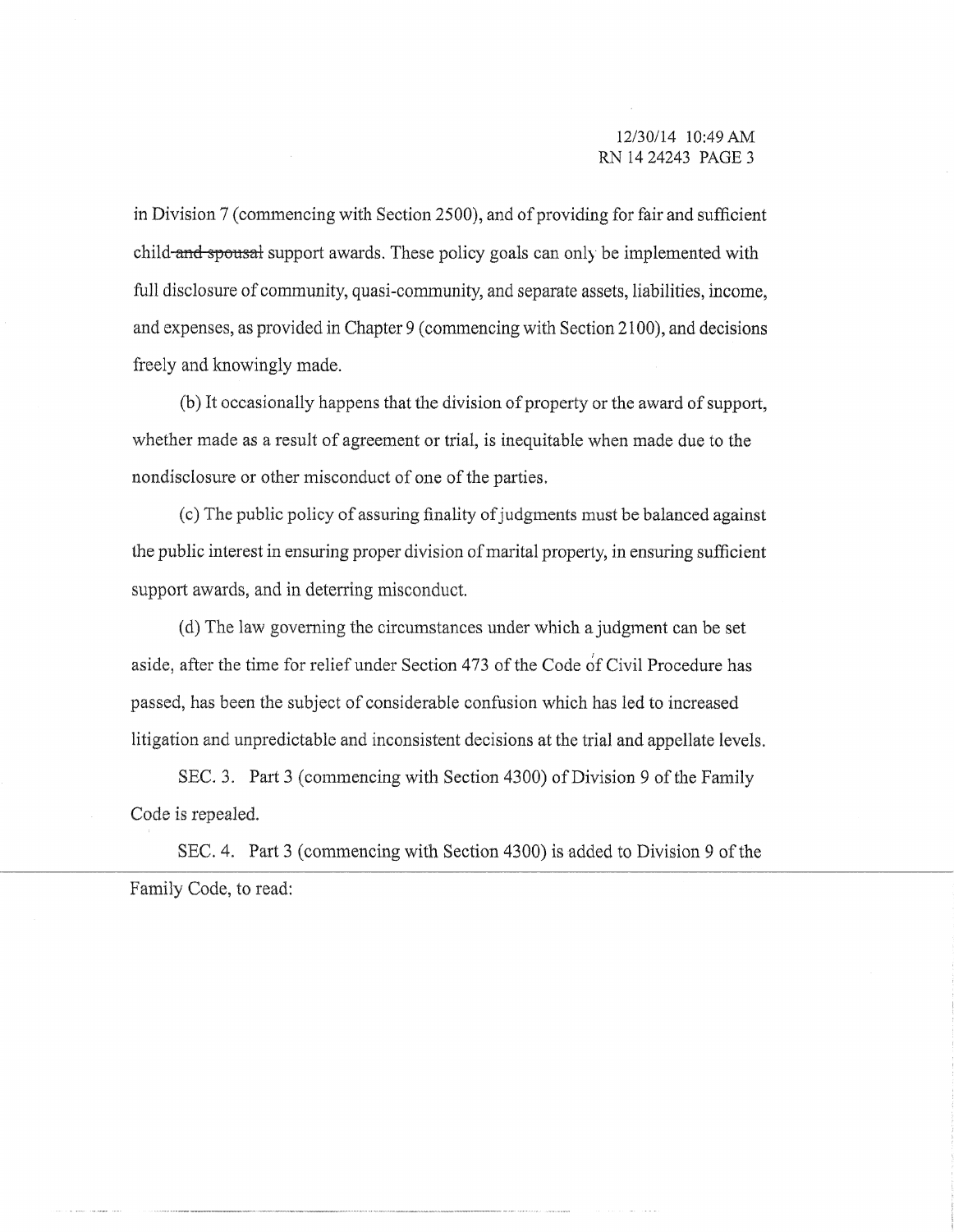### 12/30/14 10:49 AM RN 14 24243 PAGE 4

#### PART 3. SPOUSAL SUPPORT

4300. The State of California has a strong policy of ensuring equality between parties to a marital dissolution, nullity of marriage, or legal separation. No party shall be unfairly burdened because the other party is unwilling to become self-supporting.

4305. There is no enforceable right to spousal support during marriage, upon dissolution or nullity of marriage, or upon separation of the parties.

4310. The enactment of this part shall be deemed a material change in circumstances warranting modification of existing spousal support orders. An award of spousal support with a duration of 10 years or more shall be reduced over the course of a five year period at the rate of20 percent of the original amount per year. An award that is less than 10 years in duration shall be terminated immediately, unless the court finds that there is sufficient justification to continue the support award for no more than one year.

4315. This part does not apply to spousal support arrearages that have accrued before the effective date of this part, and those amounts continue to be owed to the supported party.

4320. The provisions of this part are severable. If any provision of this part or its application is held invalid, that invalidity shall not affect other provisions or applications that can be given effect without the invalid provision or application.

SEC. 5. Any law that is inconsistent with this initiative measure is void.

 $- 0 -$